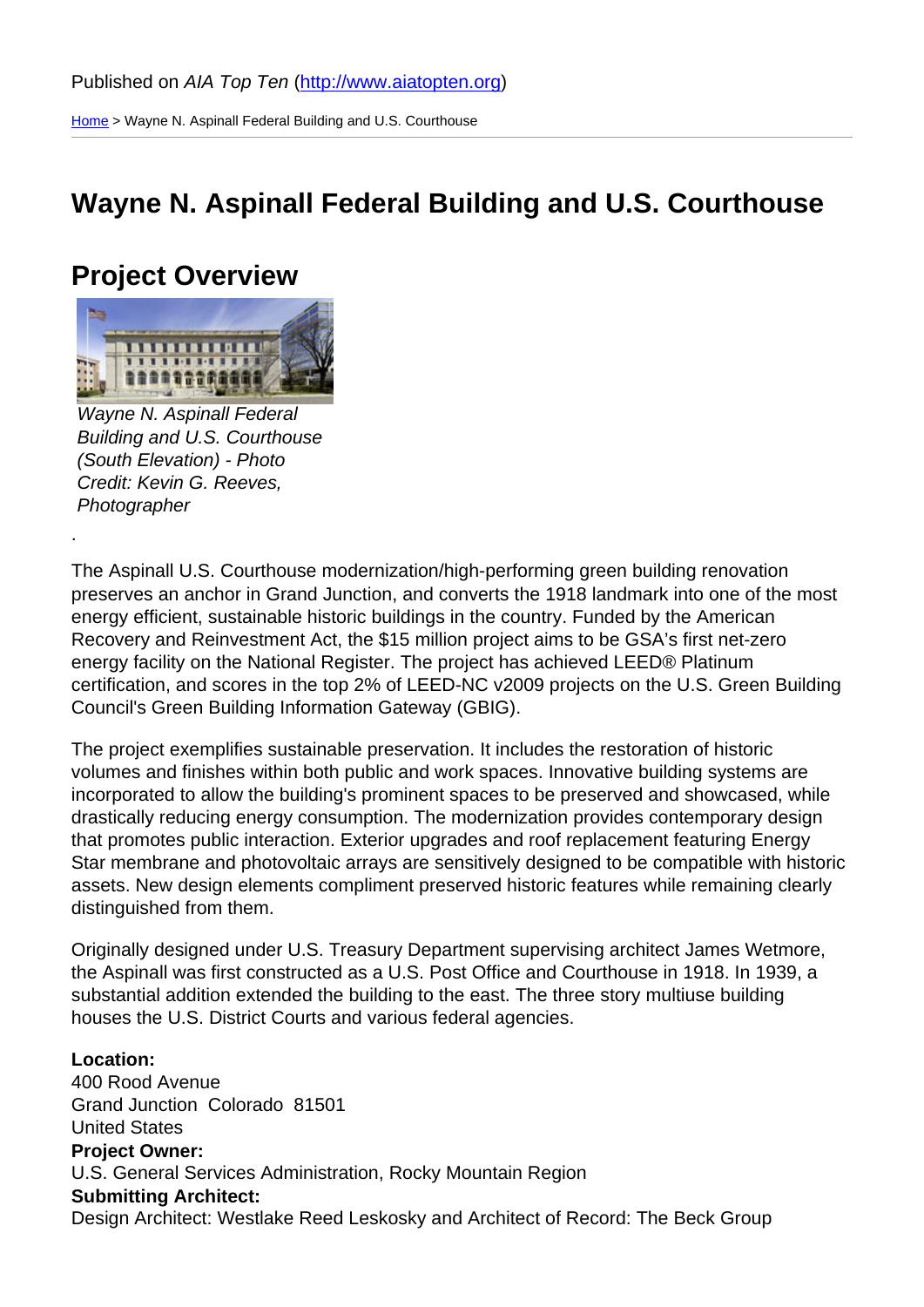**Project Completion Date:**  February, 2013 **Project Site:**  Historic structure or district **Project Type: Courthouse** Office – 10,001 to 100,000sf **Project Site Context/Setting:**  Urban **Other Building Description:**  Renovation **Building or Project Gross Floor Area:**  41,562 square feet **BOMA Floor area method used?:**  No **Hours of Operation:**  7 am to 6 pm (Monday-Friday core hours) **Total project cost at time of completion, land excluded:**  \$15,000,000.00

### **Design & Innovation**

The design-build approach is responsive to the federal government's goal of building carbonneutral buildings by 2030, and creates a "green proving ground" demonstrating how to make an existing historic building perform at net-zero energy, 15 years ahead of schedule.

The project transforms the 1918 structure into an innovative sustainable model. To meet its lofty goals, including energy independence and energy efficiency (50% more efficient than code), the design included: building physics analysis; a roof canopy-mounted 123 kW photovoltaic array (generating electricity on-site to power 15 average homes), the addition of spray foam and rigid insulation to building shell; storm windows with solar control film to reduce demand on HVAC; variable-refrigerant flow heating and cooling systems; 32-well passive geo-exchange system for heating and cooling; dedicated ventilation units; wireless controls and state-of-the-art fluorescent and LED lighting upgrades; and post occupancy monitoring of occupant comfort.

New mechanical, electrical and life safety systems are sensitively integrated to avoid disturbing the historic fabric. Due to the highly restricted site and historic significance of the building's exterior, photovoltaic panels were placed atop a new, elevated "canopy" with very thin profile; set back as far as possible from the principal south façade, and carefully positioned relative to classical west and east façades.

# **Regional/Community Design**

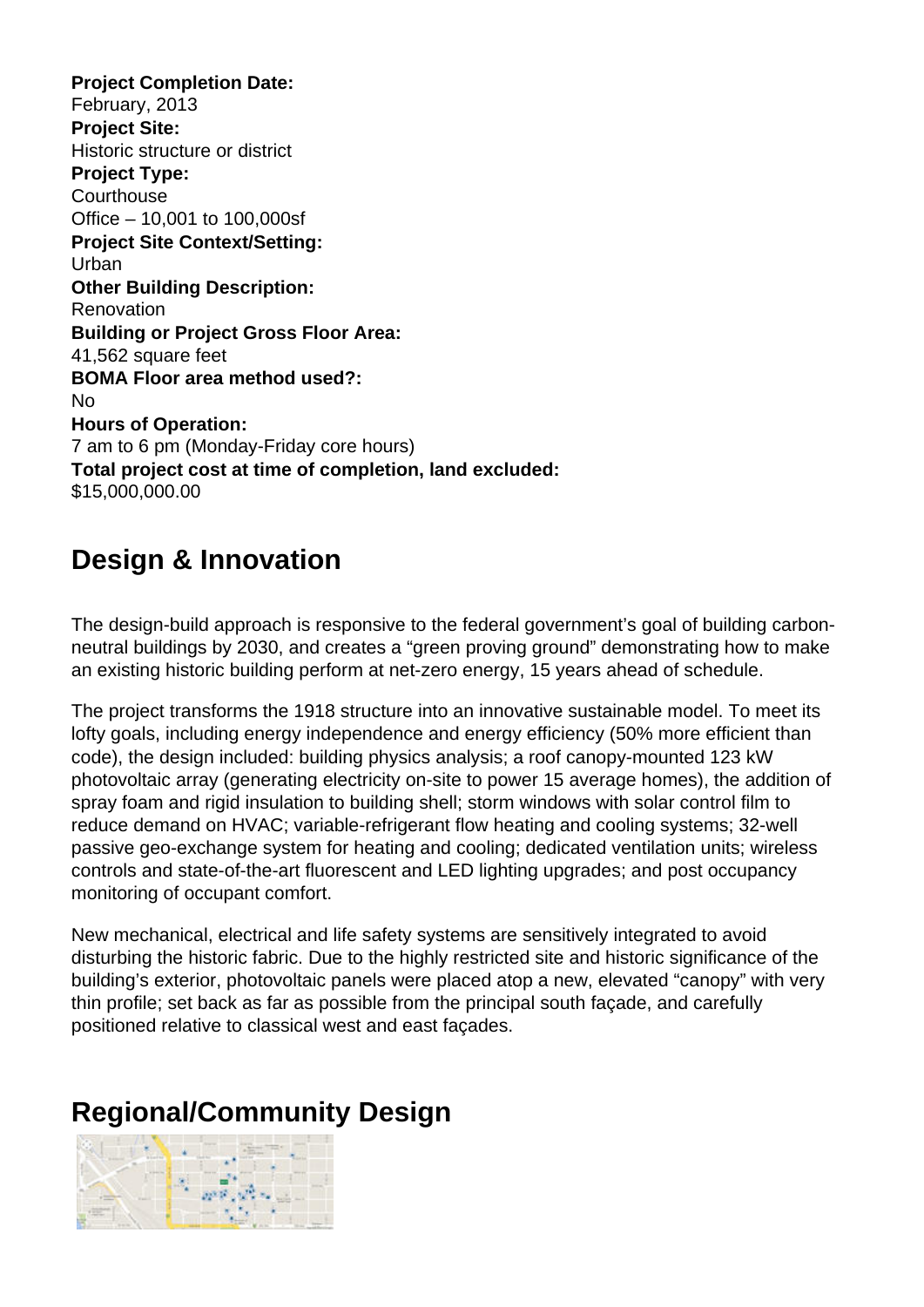#### Community Context

.

The project preserves the dignified, historic significance of Grand Junction's crown jewel, while modernizing the landmark with sustainability, vitality, and usefulness for tenants and community. In the central business district of a city that serves as a regional anchor, the project demonstrates reinvestment and partnership with a progressive, supportive community to reinforce urban fabric and livability, while accessing the City's adjacent alleyways to install 12 of the geo-exchange wells.

Exterior improvements respect the historical component of the limestone and brick masonry façades of the original 1918 building and 1939 addition that contribute to the building's historic significance. These include: restoration of the exterior, windows, doors, masonry pointing and mortar compatible with the existing brick masonry, upgrades to existing historic lighting fixtures with energy efficient lamps, new site lighting, flag illumination, cleaning and refurbishment of existing exterior metals, and landscape based on 1938 documentation.

Reinvesting in this optimal building location provides easy access to downtown amenities and public transportation. Enhanced pedestrian access includes new Architectural Barriers Act Accessibility Standard (ABAAS) compliant entrance ramps, including a new ramp at the south entry to provide a greater sense of dignity and efficiency of security functions at the front entry.

#### **Metrics Estimated percent of occupants using public transit, cycling or walking:**  20%

# **Land Use & Site Ecology**



Southeast corner of building

.

The building is located on an urban site within close proximity of many of Grand Junction's downtown amenities. Because the project was a major renovation of a National Register of Historic Buildings property, adverse impacts on the surrounding environment were limited. The use of a light-colored paving system for the parking lot reduces urban heat island impacts. The use of low-emitting and fuel-efficient vehicles is encouraged with two dedicated parking spaces. The overall landscape approach is low impact, with preservation of existing trees on the site, supplemented with limited use of grass to create a welcoming environment.

# **Bioclimatic Design**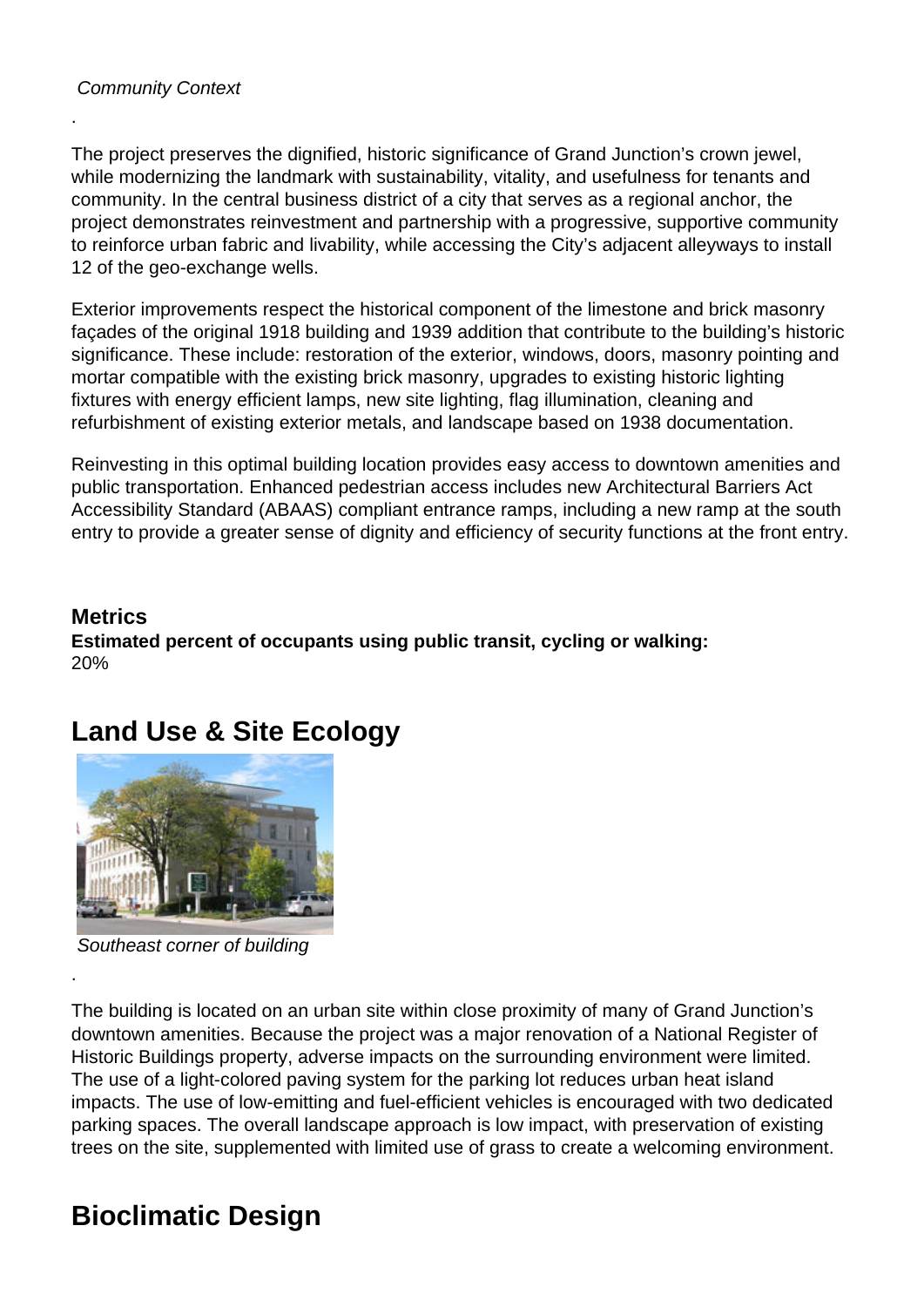

Psychrometric Chart - Photo Credit: Design-Build Partners: The Beck Group and Westlake Reed Leskosky



Building section highlighting mass, insulation - Photo Credit: Design-Build Partners: The Beck Group and Westlake Reed Leskosky

Grand Junction is located in ASHRAE Climate Zone 5B, which experiences a wide range of temperatures and low overall relative humidity throughout the year. Rainfall is typically under ten inches per year. Solar insolation for renewable energy generation is high. Internal energy demands are typical for a federal office building, with a mix of cooling load from occupants, lighting, and computers. External demands include heat transfer and solar gain through the building enclosure. The existing building consists of a high thermal mass construction, which was augmented with interior insulation systems to retain the benefits of thermal capacitance to increase the thermal stability of the internal environment, while allowing HVAC systems to react more quickly during morning warm-up and cool-down. The design team maintained the historic appearance of existing fenestration systems, while reducing solar gain and thermal conductance using new internal storm windows with a high-performance spectrally selective film.

#### **Light & Air**

.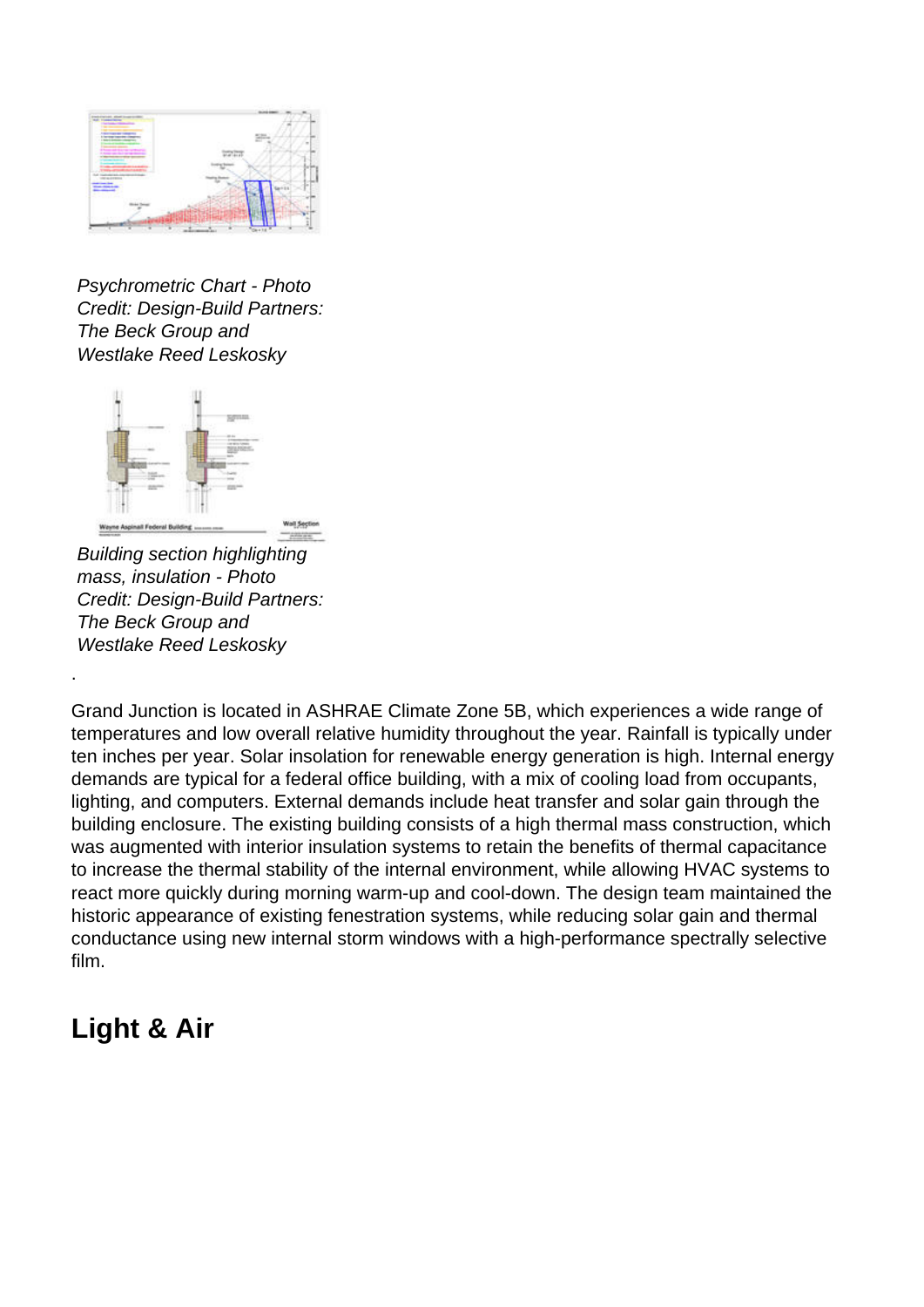

Sections showing views at 42" A.F.F. - Photo Credit: Design-Build Partners: The Beck Group and Westlake Reed Leskosky



Daylight Analysis - Photo Credit: Design-Build Partners: The Beck Group and Westlake Reed Leskosky

Lighting is upgraded to efficient state-of-the-art fluorescent and LED technology with wireless controls and integrated with HVAC to achieve visually comfortable work environments. All perimeter zones include design features to allow for balance of energy efficiency and visual comfort. Daylight sensors automatically dim ambient lighting to maintain the targeted 30 footcandles on horizontal surfaces. Roller shades are available for occupant use to further control daylight and solar gain to match task needs. Natural ventilation was evaluated during concept design, but was determined to conflict with the need for increased building security, as well as regulation of HVAC systems. A skylight was installed over the main IRS tenant space on the first floor, to allow deeper daylight penetration in the largest open office area in the building. On the second and third floor perimeter ceiling zones are kept free of building services to allow maximum daylight penetration. Building services are installed in soffit zones immediately outboard of double-loaded corridors. A healthy environment is promoted through a green cleaning program. Ventilation of spaces is tracked through direct measurement at variable-air volume (VAV) box zones, the main dedicated ventilation air unit, and by monitoring carbon dioxide levels in occupied spaces.

#### **Metrics**

.

**Daylighting at levels that allow lights to be off during daylight hours:**  50% **Views to the Outdoors:**  92%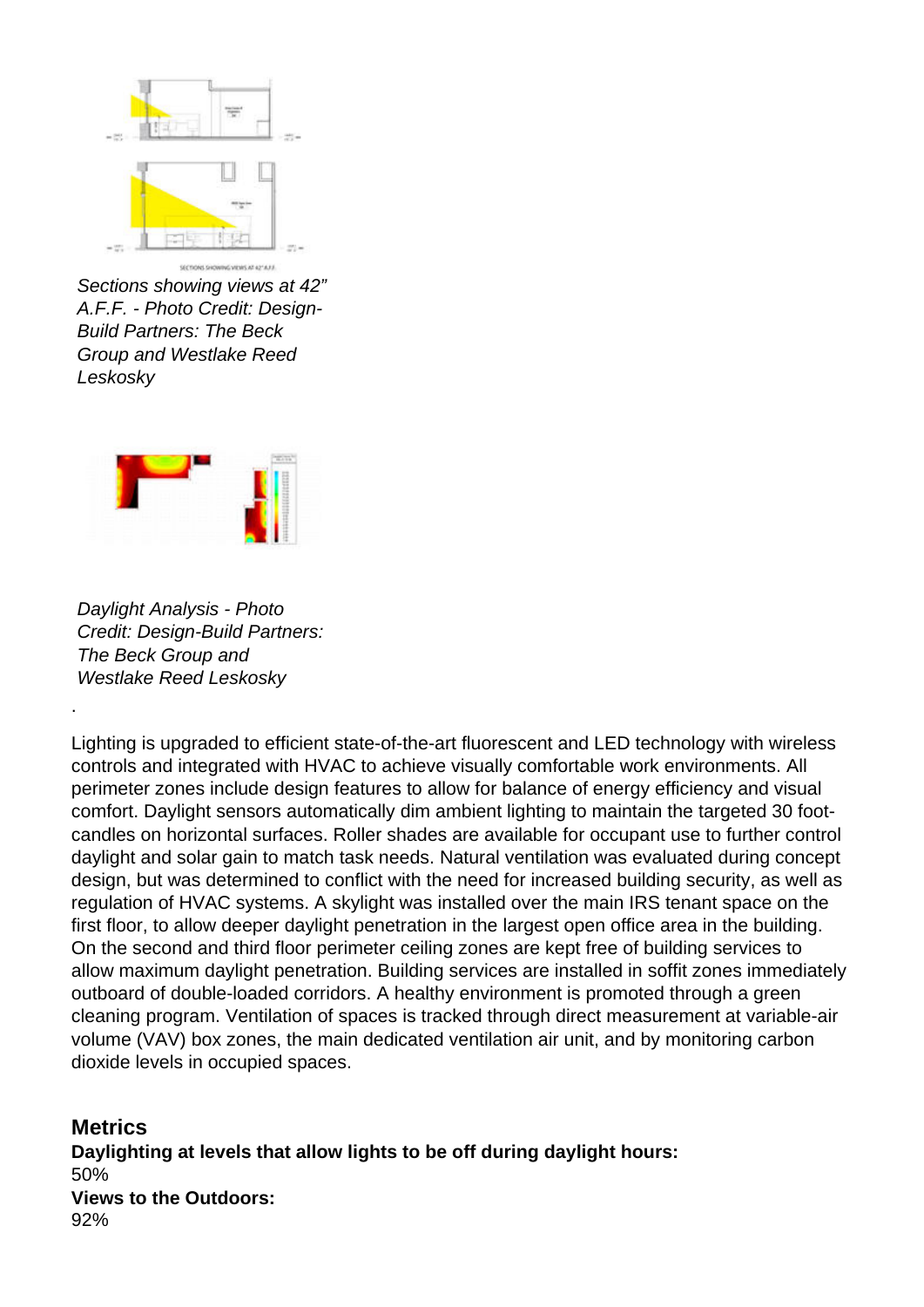#### **Within 15 feet of an operable window:**

0%

# **Water Cycle**

Prior to the modernization the building contained many original plumbing fixtures, with toilet flush rates over 3.5-gallons per flush. The design team researched methods to retain existing fixtures with new flush valves, but determined that performance would be compromised. The final design consist of low-flow fixtures, including one-pint-flush (0.125 gpf) urinals, 1.28 gpf toilets, 0.5 gpm metered faucets, and a 1.5 gpm shower. These measures are estimated to provide a 40% reduction over a LEED for New Construction 2009 baseline. No permanent landscape irrigation systems are installed.

**Metrics Percent reduction of regulated potable water:**  40% **Is potable water used for irrigation:**  No

### **Energy Flows & Energy Future**



Comparison of Baseline Design Versus Proposed Design - Photo Credit: Design-Build Partners: The Beck Group and Westlake Reed Leskosky



.

Photo Credit: Design-Build Partners: The Beck Group and Westlake Reed Leskosky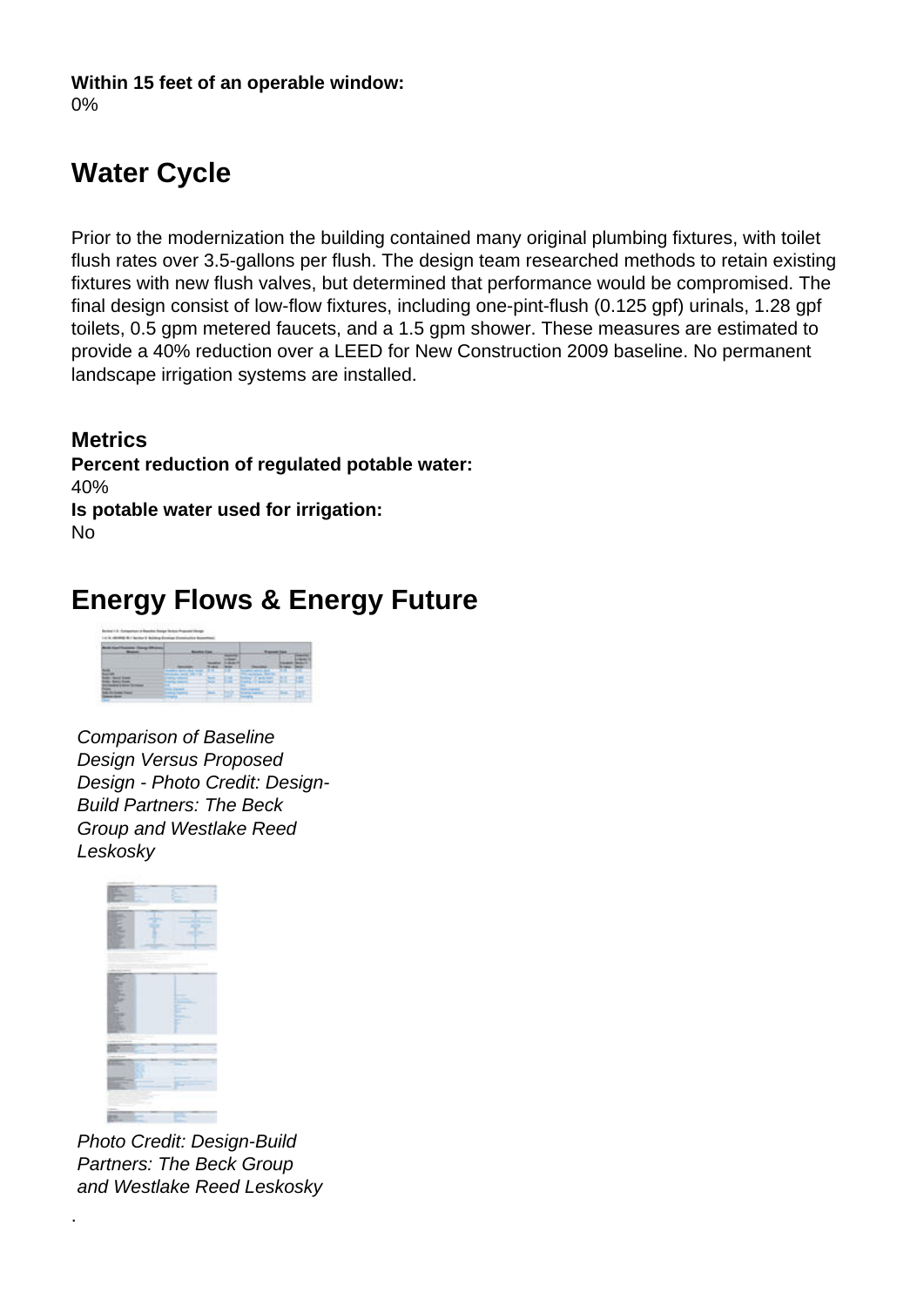The project is designed to a net-zero site energy target, aligning with the AIA 2030 Commitment, over 15 years in advance of the 2030 target year.

To reduce peak electrical demand electricity use of all building systems can be trended down to a 5-second interval to allow for further tuning of system sequences, and the introduction of ventilation air is staged over a longer period, to flatten electrical demand during morning startup.

To reduce plug loads a tenant guide provides a list of preferred equipment, including laptops and Energy Star-labeled devices. Plug load energy use is further controlled with smart plug strips tied into lighting occupancy sensor systems, and scheduled receptacles. Monthly reports of energy use for each tenant allow feedback on use of equipment.

To promote passive survivability natural daylight in most regularly occupied spaces allows continued use of office areas during a power outage. The substantial thermal mass, coupled with new wall insulation, allows temperature stability, even with an HVAC outage. The basement area can be utilized as a shelter during extreme events. The building is completely decoupled from the need for natural gas.

**Metrics** Total pEUI: 14 kBtu/sf/yr Net pEUI: 0 kBtu/sf/yr Percent Reduction from National Median EUI for Building Type (predicted): 78% Lighting Power Density: 0.33 watts/sf Upload Energy Data Attachment: EAp2 Submission.pdf

#### [Materials & Con](http://www.aiatopten.org/sites/default/files/EAp2 Submission.pdf)struction

The project reuses and restores available existing materials (historic doors, wood floors, plaster moldings, walls, ceilings). Materials and finishes have low VOC content. Minimal exposure to chemicals and particulates is achieved with separate copy rooms and custodial areas, walk off mats, and green housekeeping practices.

The project also participates in the U.S. General Services Administration's Green Lease program, a pilot, leaseback credit program for tenant agencies that are able to hit specific energy targets for plug load energy consumption.

Hygrothermal analysis helped ensure that the addition of new wall insulation would not have an adverse impact on existing masonry. Thermographic imaging was also utilized prior to the renovation, to help shape an appropriate level of renovation.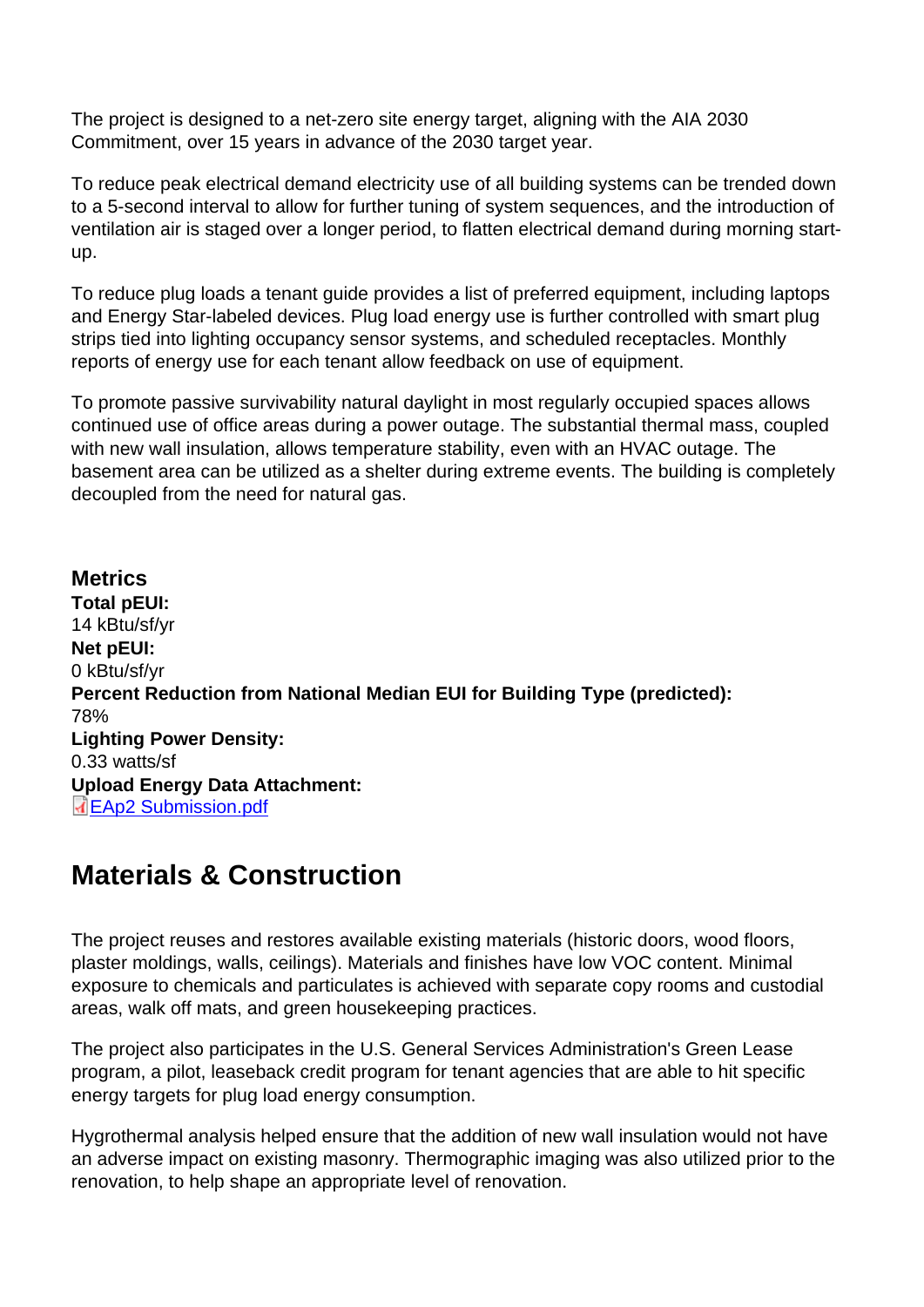Construction scheduling was dynamic, with a critical requirement to schedule and complete the project while the building remained occupied by all but one of the existing tenants. Using a building information model (BIM), the team developed the project to graphically communicate and document phasing and sequencing of temporary tenant moves and build-out, demolition, historic preservation, construction and final occupancy.

Metrics: Construction waste management: 56% waste diverted from landfill Recycled content: 17% Regional materials: 12% Building structural/enclosure reuse: 100% Building interior non-structural elements reuse: 51%

### **Long Life, Loose Fit**

The project is innovative in balancing sustainability and historic preservation. It creates awareness of measures that can reduce energy use in a historic structure without a material impact on the historic fabric, and demonstrates the use of alternative energy that can supplement traditional energy-conservation methods to allow historic buildings to achieve minimal to zero net energy use and energy independence.

The building renovation is anticipated to allow the building to function for 50 years, prior to another major building modernization. The existing shell of the building is in excellent condition and made of durable, long-lasting materials. Interior finishes were selected for durability and recyclability, including carpet and hardwood flooring materials. The use of wireless lighting control systems allows for reconfiguration of spaces, while minimizing wiring rework. The use of a variable refrigerant system allows additional fan coil units to be added, if needed, in the future.

Renewable energy production systems are designed for upgradability in the future, as technology improves. In order to meet historic building standards for reversability, photovoltaic panels and their mounting structures can be removed from the building.

#### **Collective Wisdom & Feedback Loops**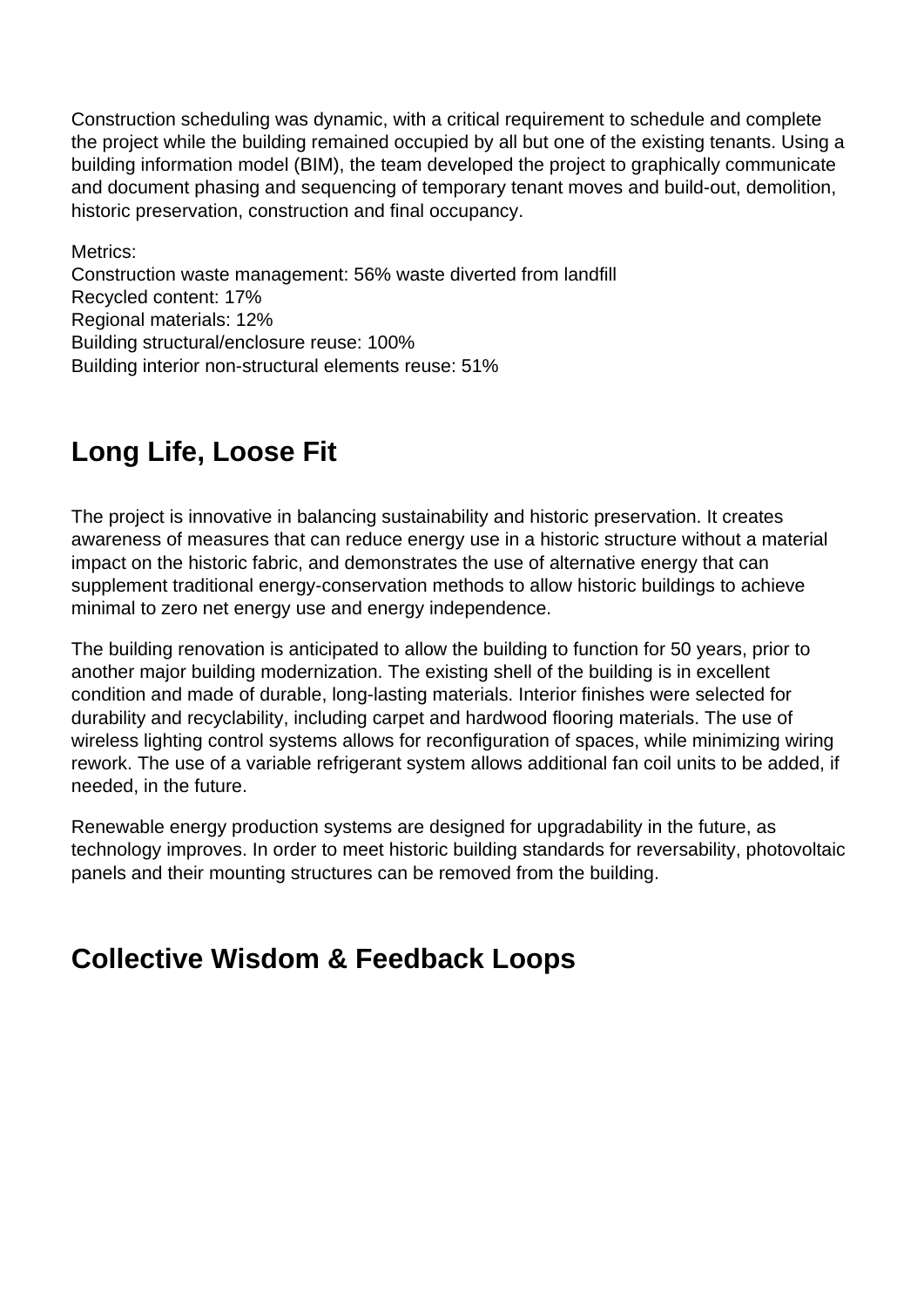|       |                 |                  |                                 |                               | 10<100 |
|-------|-----------------|------------------|---------------------------------|-------------------------------|--------|
|       |                 |                  |                                 |                               |        |
|       |                 |                  |                                 |                               |        |
|       | <b>ARRAIGHT</b> |                  | <b><i><u>AMALAMA AL</u></i></b> |                               |        |
|       |                 |                  |                                 |                               |        |
| Ş     |                 |                  |                                 |                               |        |
|       |                 |                  |                                 |                               |        |
|       |                 |                  | ċ                               |                               |        |
|       |                 |                  |                                 |                               |        |
| Tuus. |                 |                  | <b><i>ALLESSATION MALL</i></b>  |                               |        |
|       |                 |                  |                                 |                               |        |
|       |                 |                  |                                 |                               |        |
|       |                 |                  |                                 |                               |        |
|       |                 |                  |                                 |                               |        |
|       |                 |                  |                                 |                               |        |
|       |                 |                  |                                 |                               |        |
|       |                 |                  | كالسلسة ويستناه                 |                               |        |
|       | ×               |                  |                                 | r.<br>×                       |        |
|       |                 |                  |                                 |                               |        |
|       |                 |                  |                                 | ш                             |        |
|       |                 |                  |                                 | ø                             |        |
|       |                 |                  |                                 |                               |        |
| î     |                 |                  |                                 |                               |        |
|       |                 |                  | r                               | ٠                             |        |
|       |                 |                  |                                 |                               |        |
|       |                 |                  |                                 |                               |        |
|       |                 |                  |                                 | è                             |        |
|       |                 |                  |                                 |                               |        |
|       |                 | цű               | احتفت                           | $\frac{1}{2}$ , $\frac{1}{2}$ |        |
|       | ਠ               | <b>Septiment</b> | t.<br>h.                        |                               |        |
|       |                 |                  |                                 |                               |        |
|       |                 |                  |                                 |                               |        |

Typical report for tenant discussion - Photo Credit: Design-Build Partners: The Beck Group and Westlake Reed Leskosky



Report of 12 month data - Photo Credit: Design-Build Partners: The Beck Group and Westlake Reed Leskosky

.

The project has been presented in major articles and conferences, including several USGBC, AIA, and ASHRAE chapters. Several research studies are in progress, including a study by the National Renewable Energy Lab. Additional information is also available on Westlake Reed Leskosky's sustainability site, recool.com.

The intent is to share the wisdom of the project with the broader built environment community. An energy dashboard will be publicly available to track performance.

Modeling (design phase): simulations at each design phase provided rapid feedback to the entire team as decisions were made regarding design features.

Modeling (M&V phase): a calibrated simulation model allows discrepancies to be isolated into four areas of focus: equipment performance, control driven operations, tenant behavior, and climate.

HVAC System Performance: it was discovered that several HVAC components have significant unpublished standby energy loads. The variable refrigerant flow (VRF) system was also found to have an operating limitation not widely known by the manufacturer's technical group.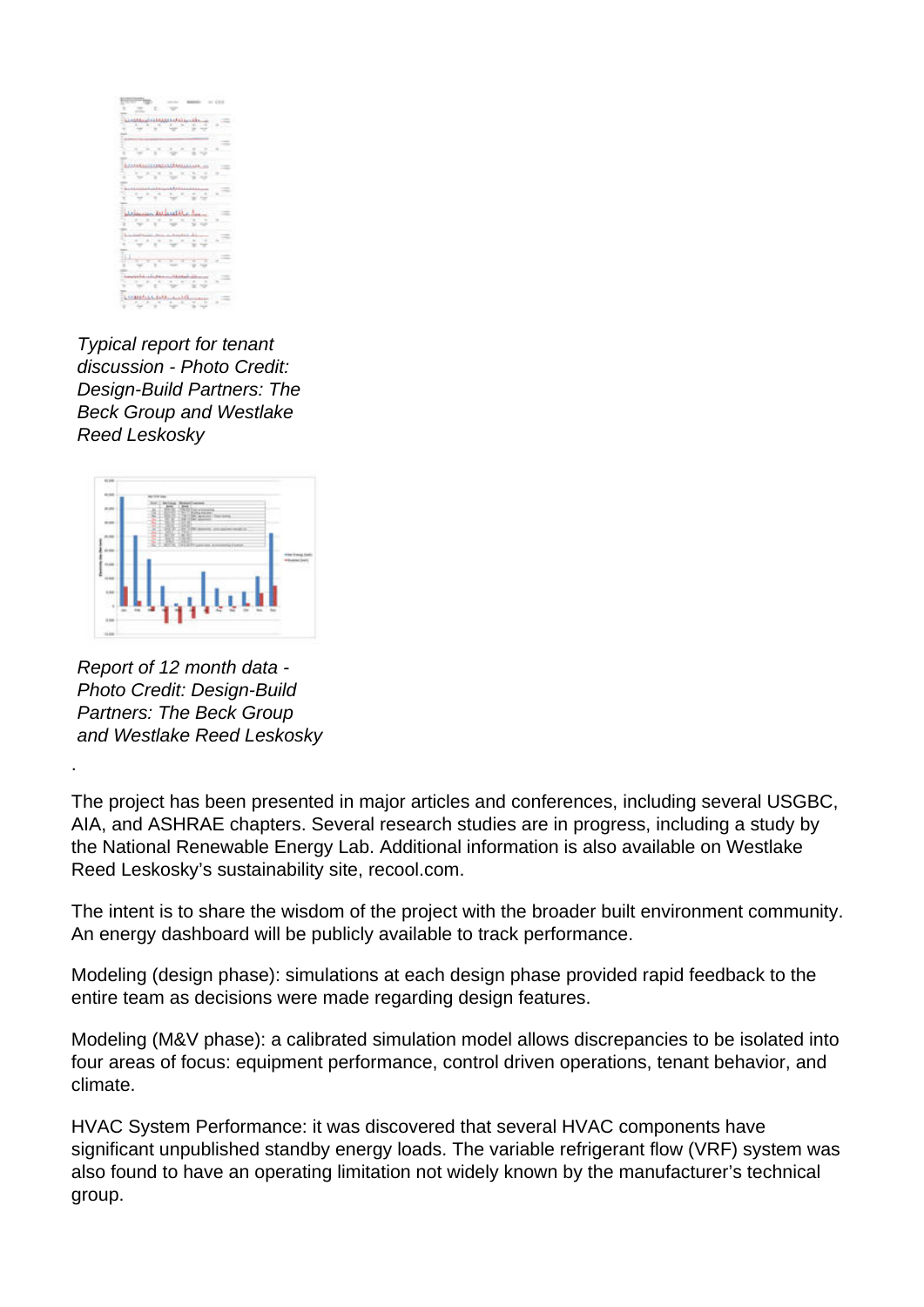Building System Sequencing: peak electrical demand is observed at the beginning of each workday, when ventilation systems power up.

# **Other Information**

**Cost and Payback Analysis:** 

The overall project was developed to meet a \$15 million upper budget limit. It was up to competing design-build teams to deliver best value with proposals for design features beyond those in the base scope of work. Prior to award of the design-build contract, the team evaluated five different building heating and cooling schemes and chose the proposed scheme based on a combination of energy savings, ability to deliver a high quality indoor environment, and constructability in an historic building. The fusion of designer and constructor under one team allowed for rapid cost feedback, with each design iteration checked with energy simulation. It was determined a variable refrigerant flow (VRF) system had the most favorable 40-year life-cycle cost.

#### **Process and Results:**

Pre-Design: the design-build process requires a substantial amount of team effort prior to project award. This includes development of schemes up to an early design development level. Good communication through this process is critical.

Design: three major milestones occurred during the design phase: approval of renewable energy systems by the State Historic Preservation Office, ability to meet Buy American Act requirements for all major systems, and detailed evaluation of all energy consuming systems, within the target budget model. At one point in the process, the team's primary PV panel selection was not Buy American Act compliant. The vendor opened a U.S. manufacturing line in time to accommodate this requirement.

Construction Process: phasing considerations were reviewed carefully during design. The execution of a multiphase construction project in an occupied building required clear communication and the ability to resolve field issues rapidly, without compromising design goals.

Operations/maintenance: the building management team was involved closely in building handover and continues to be an active participant in maintaining systems to operate optimally.

Commissioning: a 3rd-party commissioning agent was engaged throughout the design and construction process.

Measurement and verification: a pre-renovation occupant survey was performed and will be compared to a new occupant survey one year after the building's dedication. The design team is engaged for an 18-month period post-occupancy, to evaluate actual building performance and offer suggestions for further optimization of systems.

#### **Rating System(s) Results:**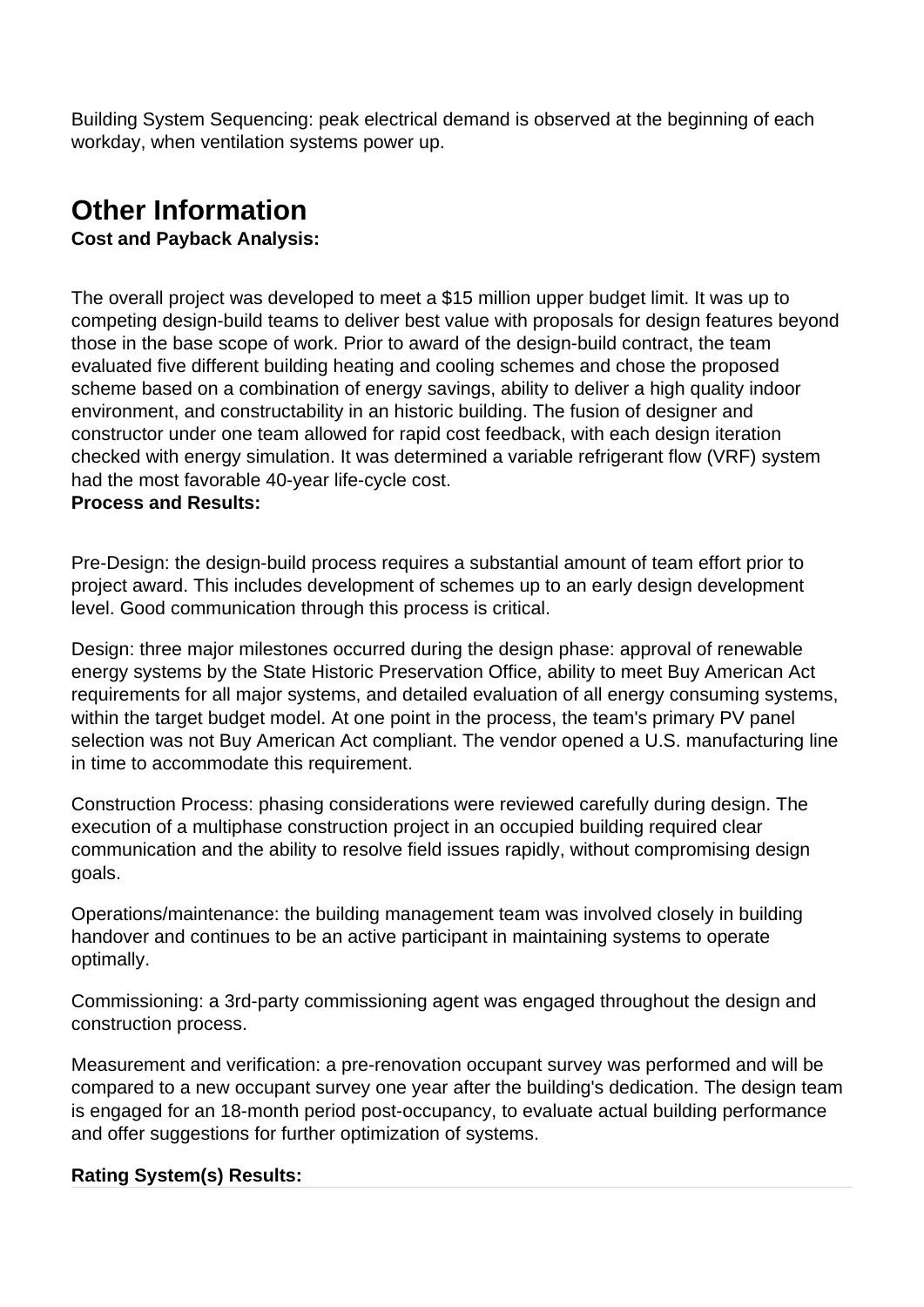**Rating System:**  LEED NC v2009 Platinum **Rating Date:**  2013 **Score or Rating Result:**  86 out of 110

### **Additional Images**

. .



South Elevation - Photo Credit: Kevin G. Reeves



Site Plan and North-South Section - Photo Credit: Westlake Reed Leskosky



North Elevation - Photo Credit: Kevin G. Reeves (top photo)

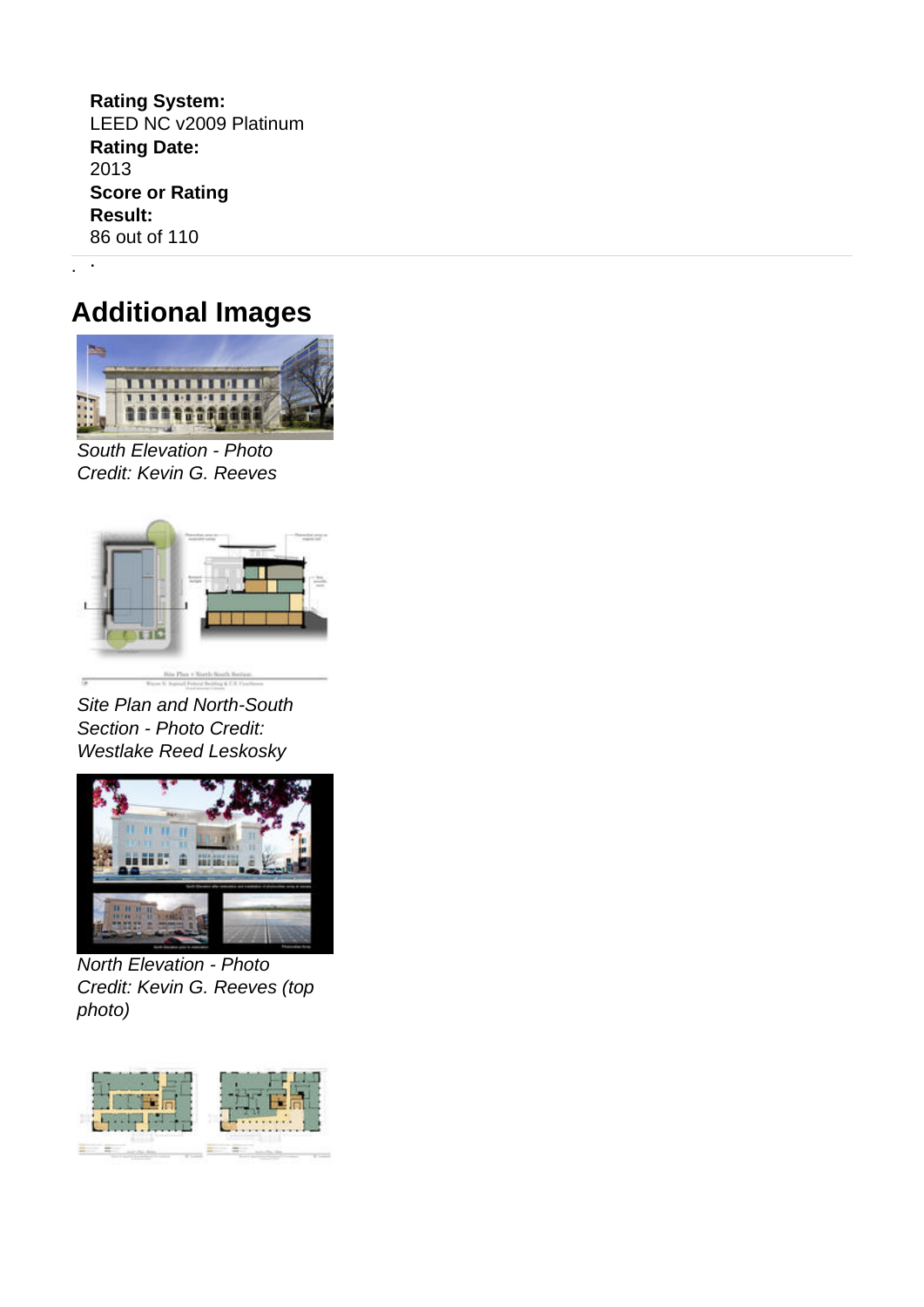Level 1 - Before and After Renovation - Photo Credit: Westlake Reed Leskosky



Level 2 and Level 3 Floor Plans - Photo Credit: Westlake Reed Leskosky



Prior to Restoration



Lobby After Restoration - Photo Credit: Kevin G. Reeves



Photo Credit: Kevin G. Reeves

.

# **Project Team and Contact Information**

**Primary Submission Contact:**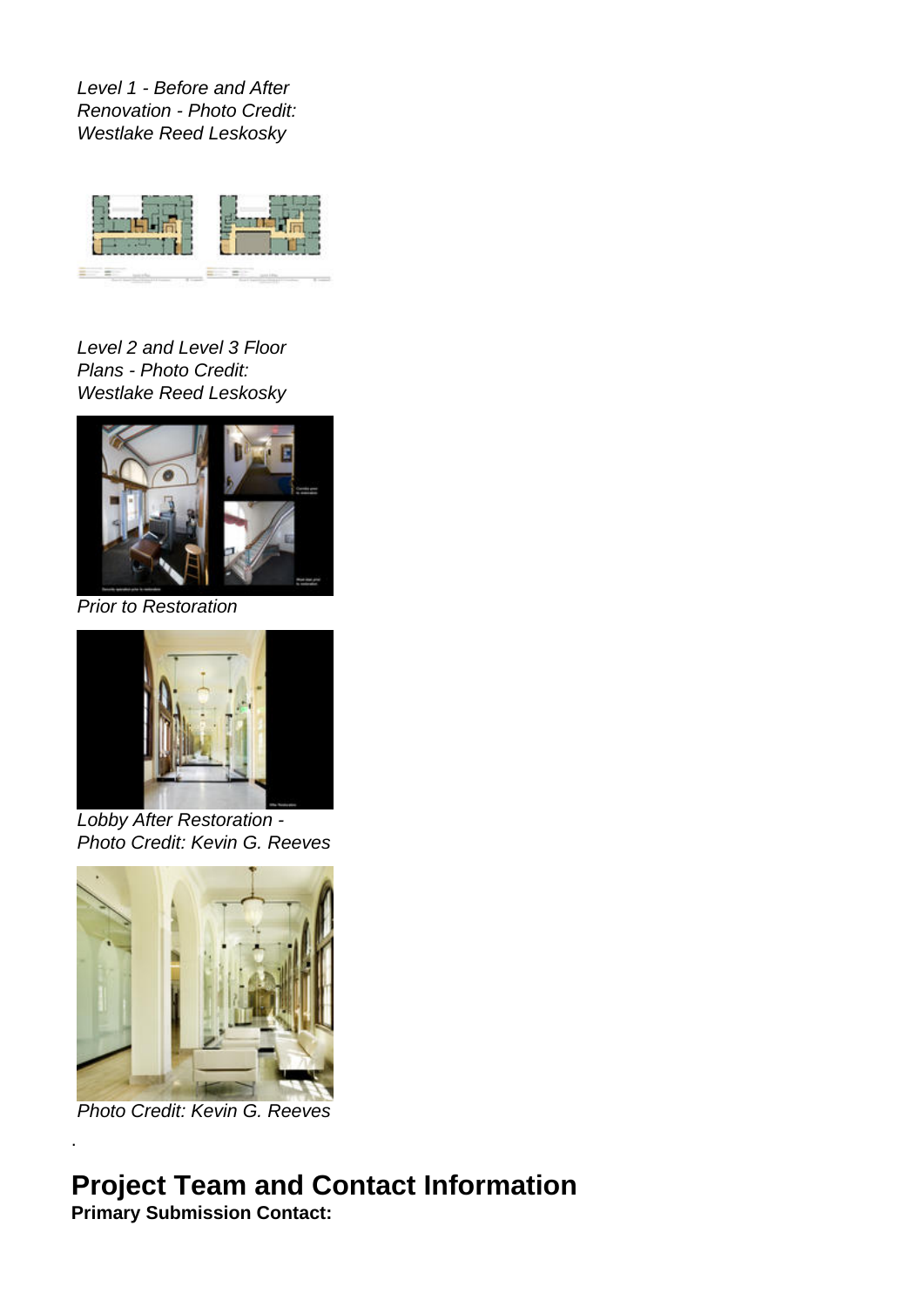#### **Paul E. Westlake, Jr. FAIA**

**.**pwest@wrldesign.com .Westlake Reed Leskosky **.**1422 Euclid Ave. Suite 300 Cleveland Ohio 44115 .United States **Project Team:** 

| <b>Role on Team</b>                                                                                   | <b>First</b><br><b>Name</b> | <b>Last Name</b>                                                      | <b>Company</b>                                                                  | <b>Location</b> |
|-------------------------------------------------------------------------------------------------------|-----------------------------|-----------------------------------------------------------------------|---------------------------------------------------------------------------------|-----------------|
| <b>Rocky Mountain</b><br><b>Regional Administrator</b>                                                | Susan                       | Damour                                                                | <b>U.S. General Services</b><br>Administration, Rocky<br><b>Mountain Region</b> |                 |
| <b>Project Manager</b>                                                                                | Jason                       | Sielcken, PMP,<br>LEED AP BD+C                                        | <b>U.S. General Services</b><br>Administration, Rocky<br><b>Mountain Region</b> |                 |
| <b>Contracting Officer</b>                                                                            | Kenya                       | Freeman                                                               | <b>U.S. General Services</b><br>Administration, Rocky<br><b>Mountain Region</b> |                 |
| <b>Project Executive</b>                                                                              | Todd                        | Berry, LEED<br>AP, CHC                                                | The Beck Group                                                                  |                 |
| Principal-in-Charge                                                                                   | Michael                     | Murray, AIA,<br><b>LEED AP</b>                                        | The Beck Group                                                                  |                 |
| <b>Project Leader</b>                                                                                 | Louis                       | Sierra, AIA,<br>LEED AP BD+C                                          | The Beck Group                                                                  |                 |
| Principal-in-Charge,<br><b>Lead Architectural</b><br>Designer, Historic<br><b>Preservation Expert</b> | Paul                        | Westlake, Jr.,<br><b>FAIA</b>                                         | <b>Westlake Reed</b><br>Leskosky                                                |                 |
| <b>Lead Mechanical</b><br>Engineer, High<br><b>Performance Green</b><br><b>Building Consultant</b>    | Roger                       | Chang, PE,<br>Assoc. AIA,<br><b>ASHRAE</b><br>BEMP, LEED<br><b>AP</b> | <b>Westlake Reed</b><br>Leskosky                                                |                 |
| <b>Lead Structural</b><br>Designer                                                                    | Stephanie                   | Banfield, PE                                                          | <b>Westlake Reed</b><br>Leskosky                                                |                 |
| <b>Interior Designer</b>                                                                              | Fonda                       | Hosta, NCIDQ                                                          | <b>Westlake Reed</b><br>Leskosky                                                |                 |
| <b>Specification Writer</b>                                                                           | Ruth                        | Albertelli, RA,<br>CSI, CCS                                           | <b>Westlake Reed</b><br>Leskosky                                                |                 |
| <b>Electrical Engineer</b>                                                                            | Carmen                      | Mazzant, PE                                                           | <b>Westlake Reed</b><br>Leskosky                                                |                 |